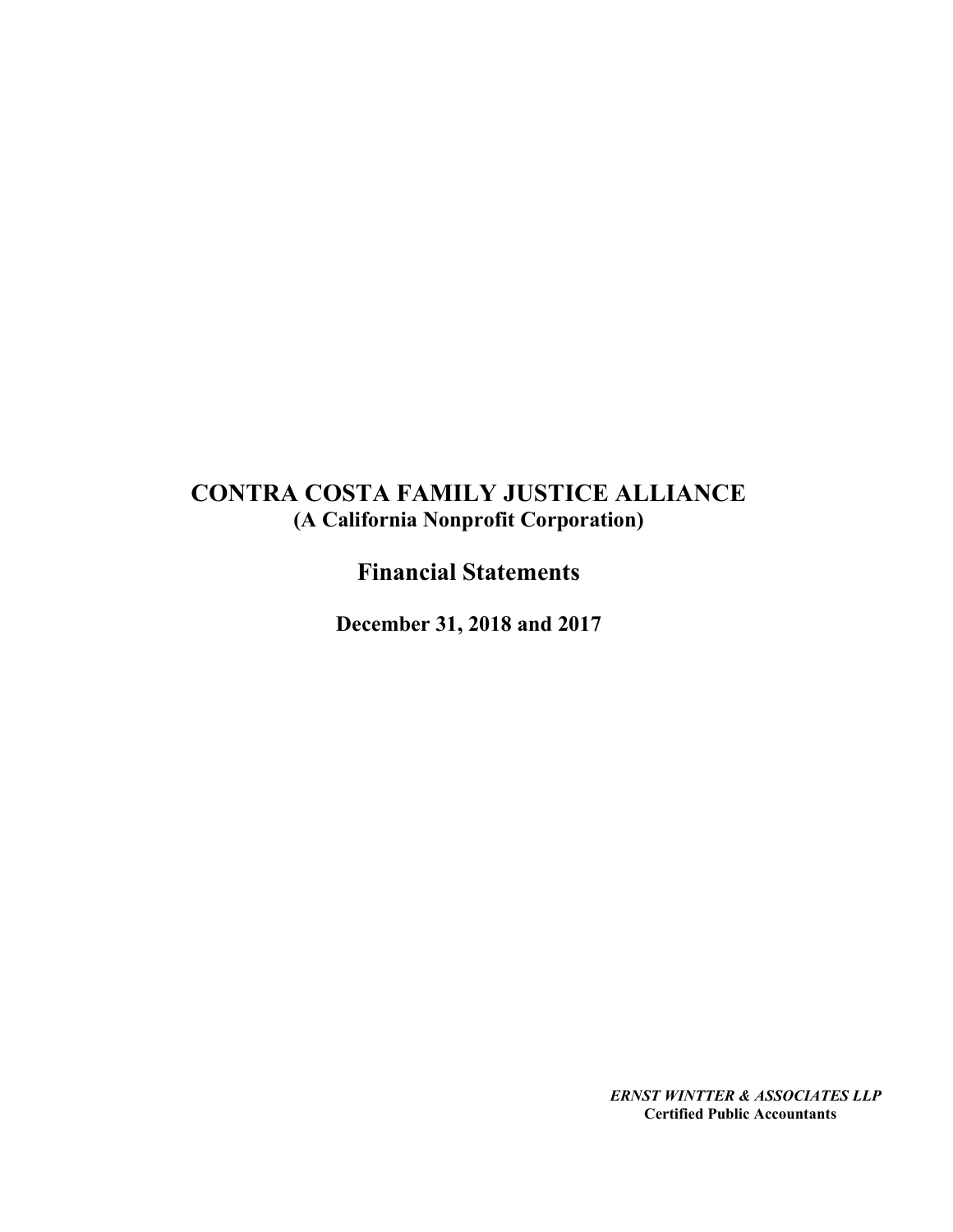# December 31, 2018 and 2017

# Table of Contents

| Independent Auditor's Report             |   |  |  |
|------------------------------------------|---|--|--|
| <b>Financial Statements:</b>             |   |  |  |
| <b>Statements of Financial Position</b>  | 3 |  |  |
| <b>Statements of Activities</b>          | 4 |  |  |
| <b>Statements of Functional Expenses</b> | 5 |  |  |
| Statements of Cash Flows                 | 6 |  |  |
| Notes to the Financial Statements        |   |  |  |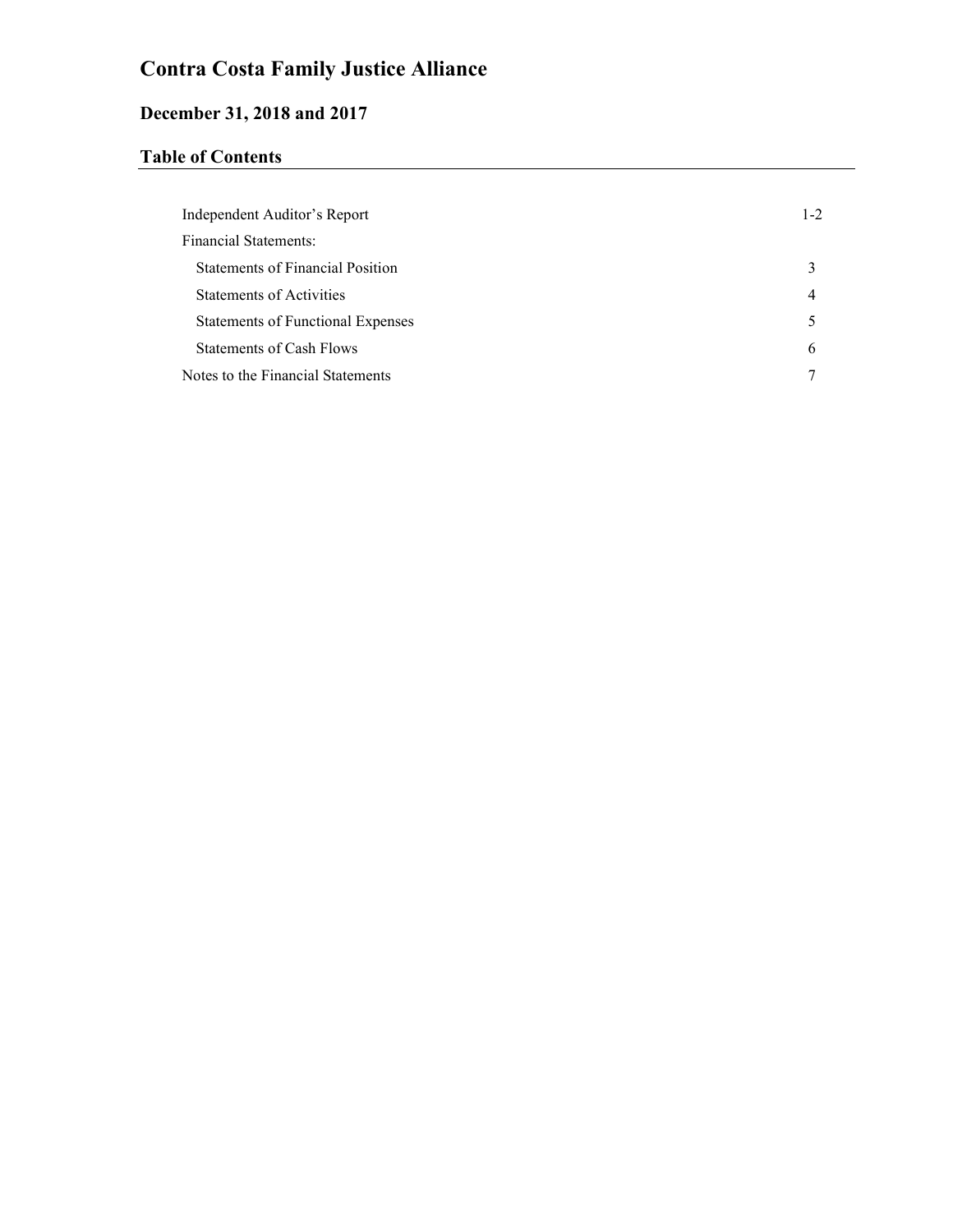## ERNST WINTTER & ASSOCIATES LLP Certified Public Accountants

 675 Ygnacio Valley Road, Suite A200 (925) 933-2626 Walnut Creek, CA 94596 Fax (925) 944-6333

### Independent Auditor's Report

To the Board of Directors of Contra Costa Family Justice Alliance Richmond, CA 94804

We have audited the accompanying financial statements of Contra Costa Family Justice Alliance (a California nonprofit organization) (the "Organization"), which comprise the statements of financial position as of December 31, 2018 and the related statements of activities, functional expenses, and cash flows for the year then ended, and the related notes to the financial statements.

#### Management's Responsibility for the Financial Statements

Management is responsible for the preparation and fair presentation of these financial statements in accordance with accounting principles generally accepted in the United States of America; this includes the design, implementation, and maintenance of internal control relevant to the preparation and fair presentation of financial statements that are free from material misstatement, whether due to fraud or error.

#### Auditor's Responsibility

Our responsibility is to express an opinion on these financial statements based on our audit. We conducted our audit in accordance with auditing standards generally accepted in the United States of America. Those standards require that we plan and perform the audit to obtain reasonable assurance about whether the financial statements are free from material misstatement.

An audit involves performing procedures to obtain audit evidence about the amounts and disclosures in the financial statements. The procedures selected depend on the auditor's judgment, including the assessment of the risks of material misstatement of the financial statements, whether due to fraud or error. In making those risk assessments, the auditor considers internal control relevant to the entity's preparation and fair presentation of the financial statements in order to design audit procedures that are appropriate in the circumstances, but not for the purpose of expressing an opinion on the effectiveness of the entity's internal control. Accordingly, we express no such opinion. An audit also includes evaluating the appropriateness of accounting policies used and the reasonableness of significant accounting estimates made by management, as well as evaluating the overall presentation of the financial statements.

We believe that the audit evidence we have obtained is sufficient and appropriate to provide a basis for our audit opinion.

#### Opinion

In our opinion, the financial statements referred to above present fairly, in all material respects, the financial position of Contra Costa Family Justice Alliance as of December 31, 2018, and the changes in its net assets and its cash flows for the year then ended in accordance with accounting principles generally accepted in the United States of America.

#### Prior Period Financial Statements

The December 31, 2017 financial statements were reviewed by us, and our report thereon, dated October 22, 2018, stated we were not aware of any material modifications that should be made to those financial statements for them to be in conformity with accounting principles generally accepted in the United States of America. However, a review is substantially less in scope than an audit and does not provide a basis for the expression of an opinion on the financial statements.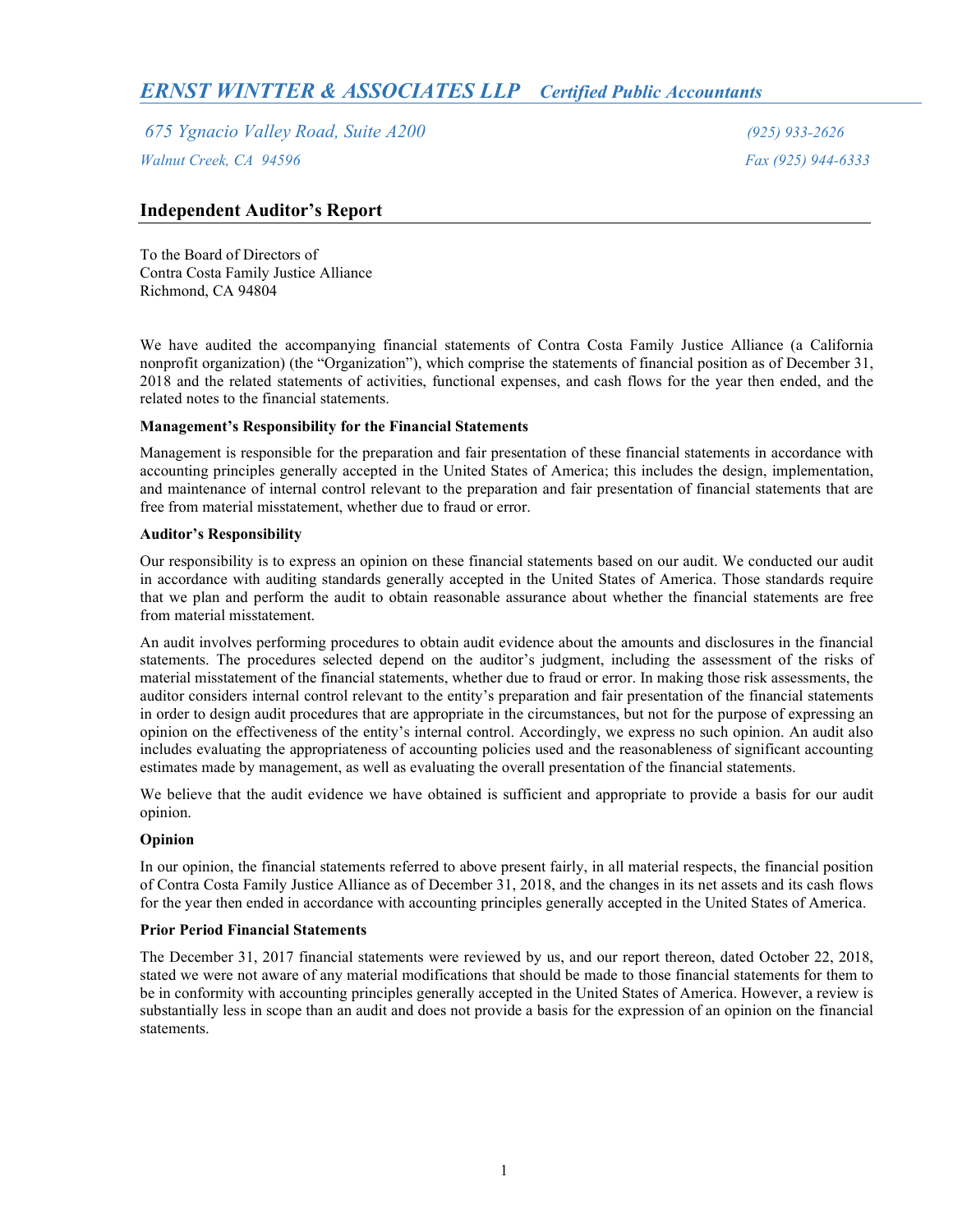As discussed in Note 6 to the financial statements, certain errors resulting in understatement of amounts previously reported for accounts receivables and revenue as of December 31, 2017 were discovered as a result of audit procedures on the beginning balances. Accordingly amounts reported for accounts receivable and foundation grant revenue have been restated in the 2017 financial statements now presented. Our opinion is not modified with respect to that matter.

Swet Wintter + Associates LLP

September 18, 2019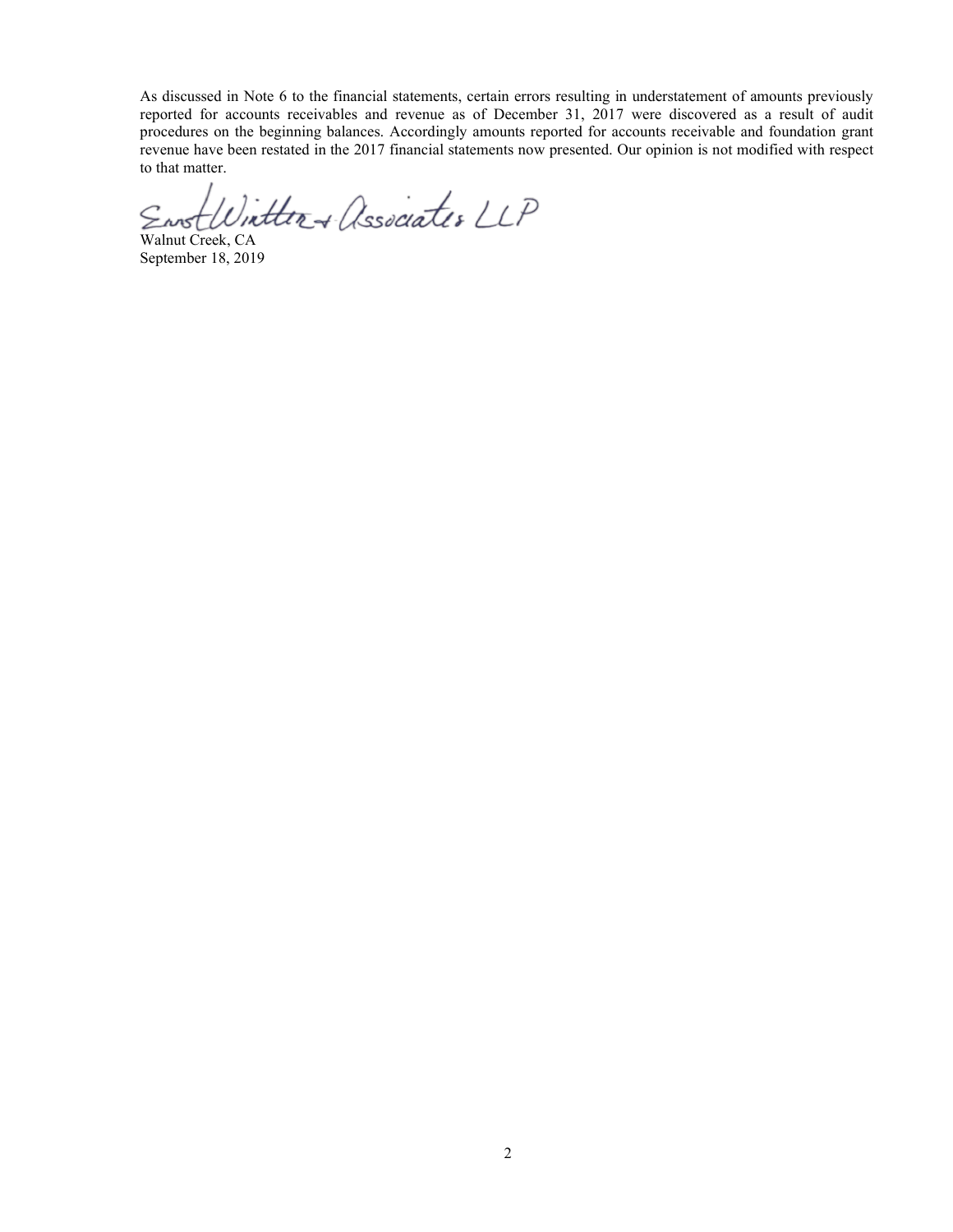# Contra Costa Family Justice Alliance (A California Nonprofit Corporation) Statements of Financial Position December 31, 2018 and 2017

|                                              |              |           | (Reviewed and<br>Restated) |
|----------------------------------------------|--------------|-----------|----------------------------|
|                                              |              | 2018      | 2017                       |
| <b>Assets</b>                                |              |           |                            |
| <b>Current Assets</b>                        |              |           |                            |
| Cash and cash equivalents                    | \$           | 214,960   | \$<br>130,089              |
| Grants receivable                            |              | 715,293   | 409,661                    |
| Other receivables                            |              | 14,072    | 13,844                     |
| Prepaid expenses                             |              | 24,026    | 23,878                     |
| <b>Total Current Assets</b>                  |              | 968,351   | 577,472                    |
| <b>Non-Current Assets</b>                    |              |           |                            |
| Property and equipment, net                  |              | 201,938   | 90,792                     |
| <b>Total Non-current Assets</b>              |              | 201,938   | 90,792                     |
| <b>Total Assets</b>                          | \$           | 1,170,289 | \$<br>668,264              |
|                                              |              |           |                            |
|                                              |              |           |                            |
| <b>Liabilities and Net Assets</b>            |              |           |                            |
| <b>Current Liabilities</b>                   |              |           |                            |
| Accounts payable                             | $\mathbb{S}$ | 100,390   | \$<br>7,375                |
| Accrued rent                                 |              | 50,000    | 50,000                     |
| Accrued compensation and payroll liabilities |              | 37,213    | 29,760                     |
| Deferred revenue                             |              | 5,771     | 21,020                     |
| Other liabilities                            |              | 49,791    | 10,488                     |
| <b>Total Liabilities</b>                     |              | 243,165   | 118,643                    |
| <b>Net Assets</b>                            |              |           |                            |
| Net Assets without donor restrictions        |              | 749,966   | 499,621                    |
| Net Assets with donor restrictions           |              | 177,158   | 50,000                     |
| <b>Total Net Assets</b>                      |              | 927,124   | 549,621                    |
| <b>Total Liabilities and Net Assets</b>      | $\mathbb S$  | 1,170,289 | \$<br>668,264              |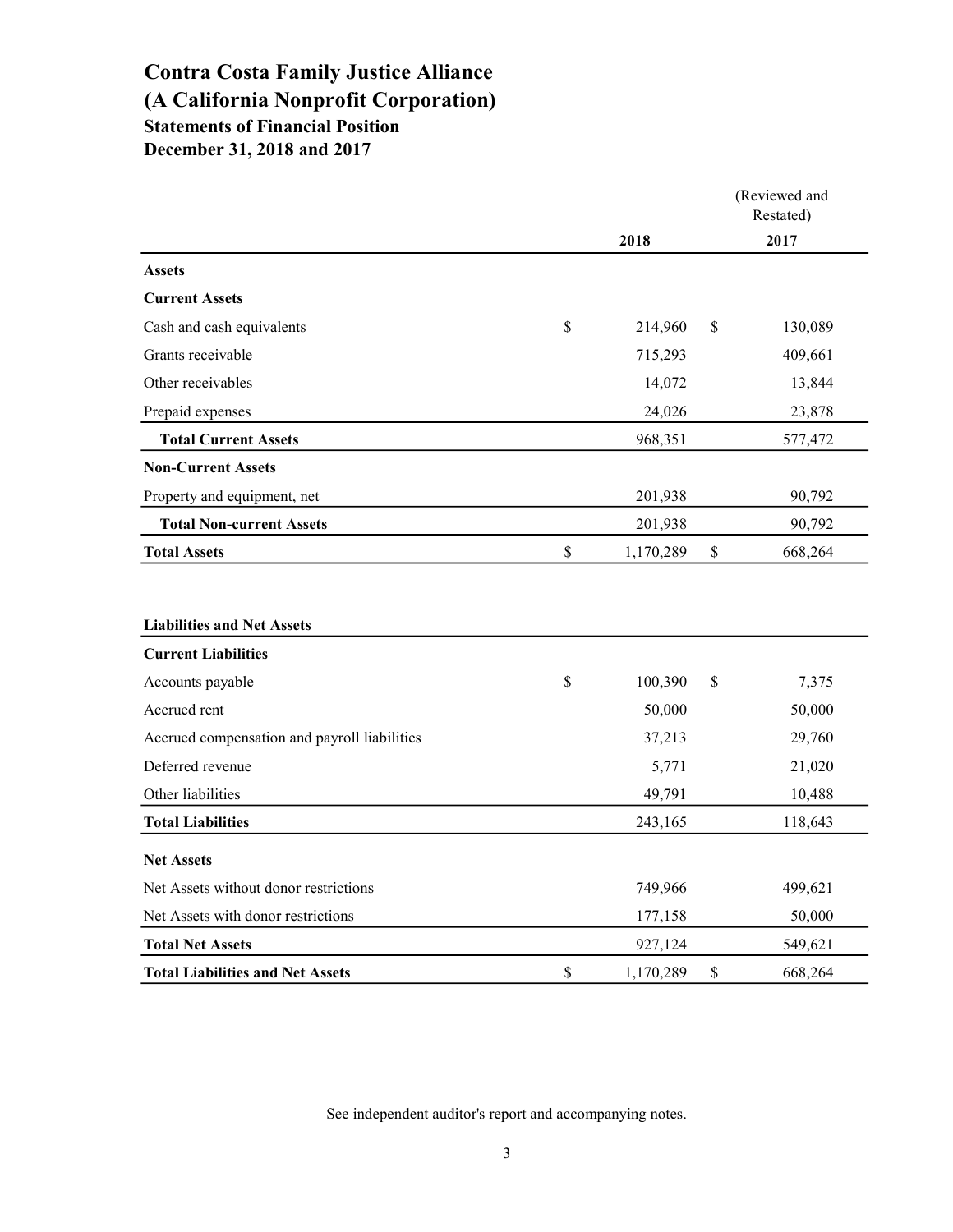## Contra Costa Family Justice Alliance (A California Nonprofit Corporation) Statements of Activities For the Years Ended December 31, 2018 and 2017

|                                         |    |                                             |                           |                                          |  |                |              |                                             | (Reviewed and Restated)                  |                 |
|-----------------------------------------|----|---------------------------------------------|---------------------------|------------------------------------------|--|----------------|--------------|---------------------------------------------|------------------------------------------|-----------------|
|                                         |    | 2018                                        |                           |                                          |  |                |              | 2017                                        |                                          |                 |
|                                         |    | <b>Without Donor</b><br><b>Restrictions</b> |                           | <b>With Donor</b><br><b>Restrictions</b> |  | <b>Total</b>   |              | <b>Without Donor</b><br><b>Restrictions</b> | <b>With Donor</b><br><b>Restrictions</b> | <b>Total</b>    |
| <b>Revenue and Public Support</b>       |    |                                             |                           |                                          |  |                |              |                                             |                                          |                 |
| Local and state government grants       | \$ | 1,201,183                                   | $\boldsymbol{\mathsf{S}}$ | $-$ \$                                   |  | $1,201,183$ \$ |              | 555,492 \$                                  |                                          | \$<br>555,492   |
| Public support                          |    | 458,131                                     |                           | 177,158                                  |  | 635,289        |              | 472,528                                     | 50,000                                   | 522,528         |
| In-kind donations                       |    | 143,520                                     |                           |                                          |  | 143,520        |              | 137,000                                     |                                          | 137,000         |
| Federal grants                          |    |                                             |                           | $\blacksquare$                           |  |                |              | 77,888                                      |                                          | 77,888          |
| Fundraising events, net                 |    | 84,356                                      |                           |                                          |  | 84,356         |              | 66,842                                      |                                          | 66,842          |
| Other income/expense                    |    | 58,882                                      |                           |                                          |  | 58,882         |              | 30,855                                      |                                          | 30,855          |
| Net assets released from restrictions   |    | 50,000                                      |                           | (50,000)                                 |  |                |              |                                             |                                          |                 |
| <b>Total Revenue and Public Support</b> |    | 1,996,072                                   |                           | 127,158                                  |  | 2,123,230      |              | 1,340,605                                   | 50,000                                   | 1,390,605       |
| <b>Expenses</b>                         |    |                                             |                           |                                          |  |                |              |                                             |                                          |                 |
| Program services                        | \$ | 1,393,078 \$                                |                           | $\mathcal{S}$<br>$\mathcal{L}^{\pm}$     |  | 1,393,078 \$   |              | $1,002,948$ \$                              |                                          | \$<br>1,002,948 |
| Management and general                  |    | 291,237                                     |                           |                                          |  | 291,237        |              | 232,260                                     |                                          | 232,260         |
| Fundraising                             |    | 61,412                                      |                           |                                          |  | 61,412         |              | 46,504                                      |                                          | 46,504          |
| <b>Total Expenses</b>                   |    | 1,745,727                                   |                           |                                          |  | 1,745,727      |              | 1,281,712                                   |                                          | 1,281,712       |
| <b>Change in Net Assets</b>             |    | 250,345                                     |                           | 127,158                                  |  | 377,503        |              | 58,893                                      | 50,000                                   | 108,893         |
| Net Assets, Beginning of Year           |    | 499,621                                     |                           | 50,000                                   |  | 549,621        |              | 440,728                                     |                                          | 440,728         |
| Net Assets, End of Year                 | S  | 749,966 \$                                  |                           | 177,158 \$                               |  | 927,124        | <sup>S</sup> | 499,621 \$                                  | 50,000 \$                                | 549,621         |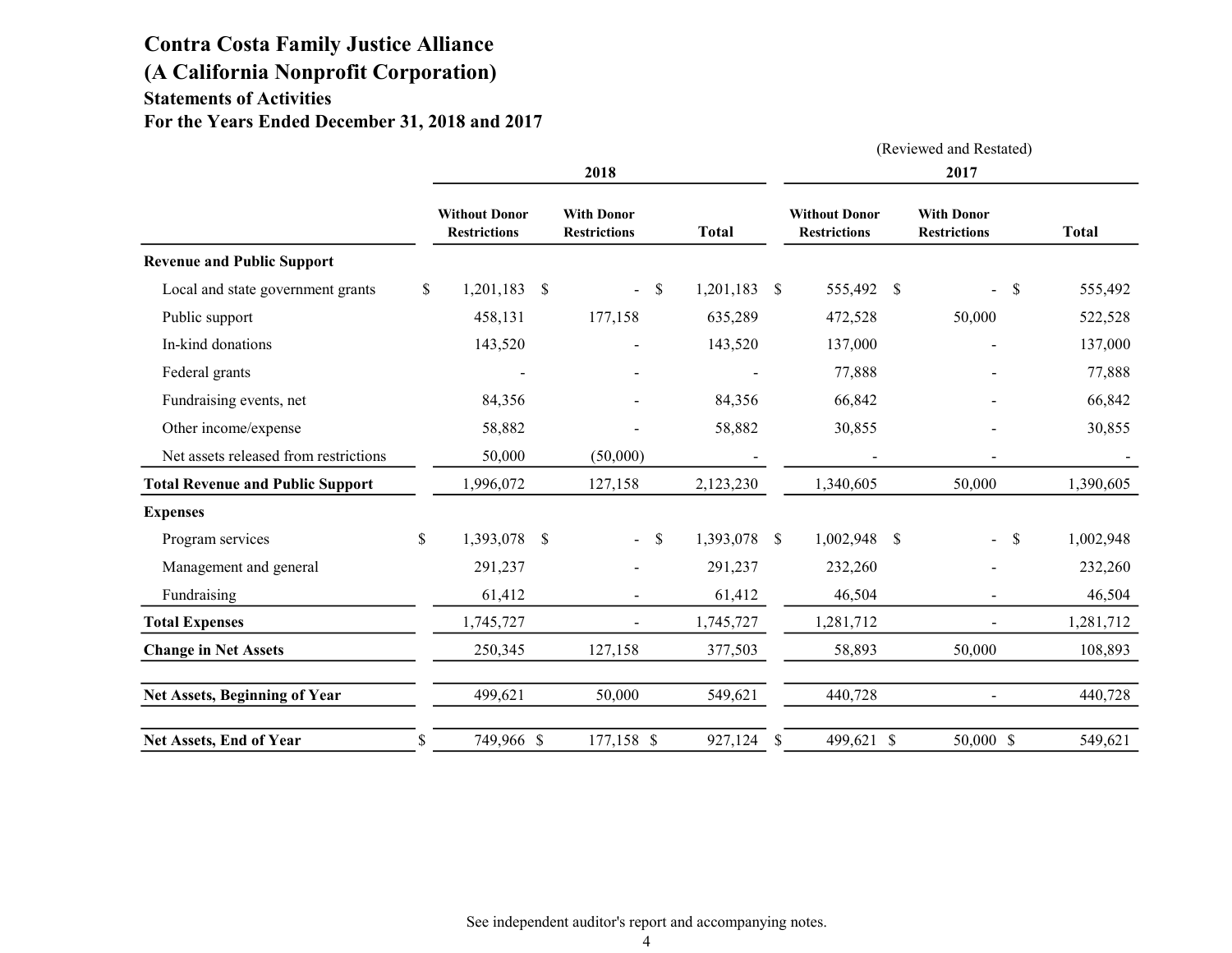## Contra Costa Family Justice Alliance (A California Nonprofit Corporation) Statements of Functional Expenses

For the Years ended December 31, 2018 and 2017

|                                                                             |    | 2018            |      |                   |    |                          |                 |    | 2017            |               |              |                          |                          |  |  |  |
|-----------------------------------------------------------------------------|----|-----------------|------|-------------------|----|--------------------------|-----------------|----|-----------------|---------------|--------------|--------------------------|--------------------------|--|--|--|
|                                                                             |    | Program         |      | <b>Management</b> |    | Fund-                    | <b>Total</b>    |    | Program         |               | Management   | Fund-                    |                          |  |  |  |
|                                                                             |    | <b>Services</b> |      | and General       |    | raising                  | <b>Expenses</b> |    | <b>Services</b> |               | and General  | raising                  | <b>Total Expenses</b>    |  |  |  |
| Compensation & benefits                                                     | S. | 446,768 \$      |      | $126,310$ \$      |    | 30,537 \$                | 603,615         | \$ | 406,565 \$      |               | 112,315 \$   | 24,794 \$                | 543,674                  |  |  |  |
| Occupancy                                                                   |    | 350,992         |      | 80,930            |    | 15,202                   | 447,124         |    | 339,575         |               | 78,297       | 14,708                   | 432,579                  |  |  |  |
| Professional services                                                       |    | 180,949         |      | 41,722            |    | 7,837                    | 230,508         |    | 35,704          |               | 8,232        | 1,546                    | 45,483                   |  |  |  |
| Client services                                                             |    | 180,579         |      | 2,510             |    | 471                      | 183,560         |    |                 |               |              |                          |                          |  |  |  |
| Accounting & finance services                                               |    | 58,960          |      | 13,595            |    | 2,554                    | 75,109          |    | 39,945          |               | 9,210        | 1,730                    | 50,885                   |  |  |  |
| Payroll taxes                                                               |    | 36,333          |      | 8,377             |    | 1,574                    | 46,284          |    | 32,011          |               | 7,381        | 1,386                    | 40,778                   |  |  |  |
| Information technology                                                      |    | 32,438          |      | 7,479             |    | 1,405                    | 41,322          |    | 28,508          |               | 6,573        | 1,235                    | 36,316                   |  |  |  |
| Depreciation                                                                |    | 39,501          |      |                   |    | $\overline{\phantom{a}}$ | 39,501          |    | 28,934          |               |              |                          | 28,934                   |  |  |  |
| Office costs                                                                |    | 19,239          |      | 4,436             |    | 833                      | 24,508          |    | 10,579          |               | 2,439        | 458                      | 13,476                   |  |  |  |
| Insurance                                                                   |    | 13,627          |      | $\overline{a}$    |    | $\blacksquare$           | 13,627          |    | 13,362          |               |              | $\overline{a}$           | 13,362                   |  |  |  |
| Direct fundraising                                                          |    |                 |      |                   |    | 10,556                   | 10,556          |    |                 |               |              | 5,842                    | 5,842                    |  |  |  |
| Retirement plan cost                                                        |    | 8,194           |      | 1,780             |    | 256                      | 10,230          |    | 8,103           |               | 1,760        | 253                      | 10,116                   |  |  |  |
| Supplies                                                                    |    | 7,195           |      | 1,659             |    | 312                      | 9,166           |    | 6,961           |               | 1,605        | 153                      | 8,718                    |  |  |  |
| Contributed services                                                        |    | 5,118           |      | 1,180             |    | 222                      | 6,520           |    |                 |               |              | $\overline{\phantom{a}}$ | $\overline{\phantom{a}}$ |  |  |  |
| Equipment lease & rental                                                    |    | 4,816           |      | 1,110             |    | 209                      | 6,135           |    | 4,960           |               | 1,144        | 215                      | 6,318                    |  |  |  |
| Travel                                                                      |    | 4,570           |      |                   |    |                          | 4,570           |    | 2,638           |               |              |                          | 2,638                    |  |  |  |
| Grants to domestic organizations                                            |    | 3,500           |      |                   |    | $\overline{\phantom{a}}$ | 3,500           |    | 28,444          |               |              |                          | 28,444                   |  |  |  |
| Conference & meetings                                                       |    | 299             |      |                   |    | $\blacksquare$           | 299             |    | 2,336           |               |              | $\sim$                   | 2,336                    |  |  |  |
| Other                                                                       |    |                 |      | 149               |    |                          | 149             |    | 599             |               | 138          | 26                       | 764                      |  |  |  |
| Other program expense                                                       |    |                 |      |                   |    |                          |                 |    | 13,726          |               | 3,165        |                          | 16,891                   |  |  |  |
|                                                                             | -S | 1,393,078       | - \$ | 291,237           | -S | 71,968<br>-S             | 1,756,283       | -S | 1,002,948       | <sup>\$</sup> | $232,260$ \$ | $52,346$ \$              | 1,287,554                |  |  |  |
| Less expenses included with<br>revenues on the statements of<br>activities: |    |                 |      |                   |    |                          |                 |    |                 |               |              |                          |                          |  |  |  |
| Direct fundraising<br>Total expenses included in the                        |    |                 |      |                   |    | (10, 556)                | (10, 556)       |    |                 |               |              | (5,842)                  | (5,842)                  |  |  |  |
| expense section on the statements of<br>activities                          | \$ | 1,393,078 \$    |      | 291.237 \$        |    | 61,412 \$                | 1,745,727       | \$ | 1,002,948       |               | 232,260      | 46,504                   | 1,281,712                |  |  |  |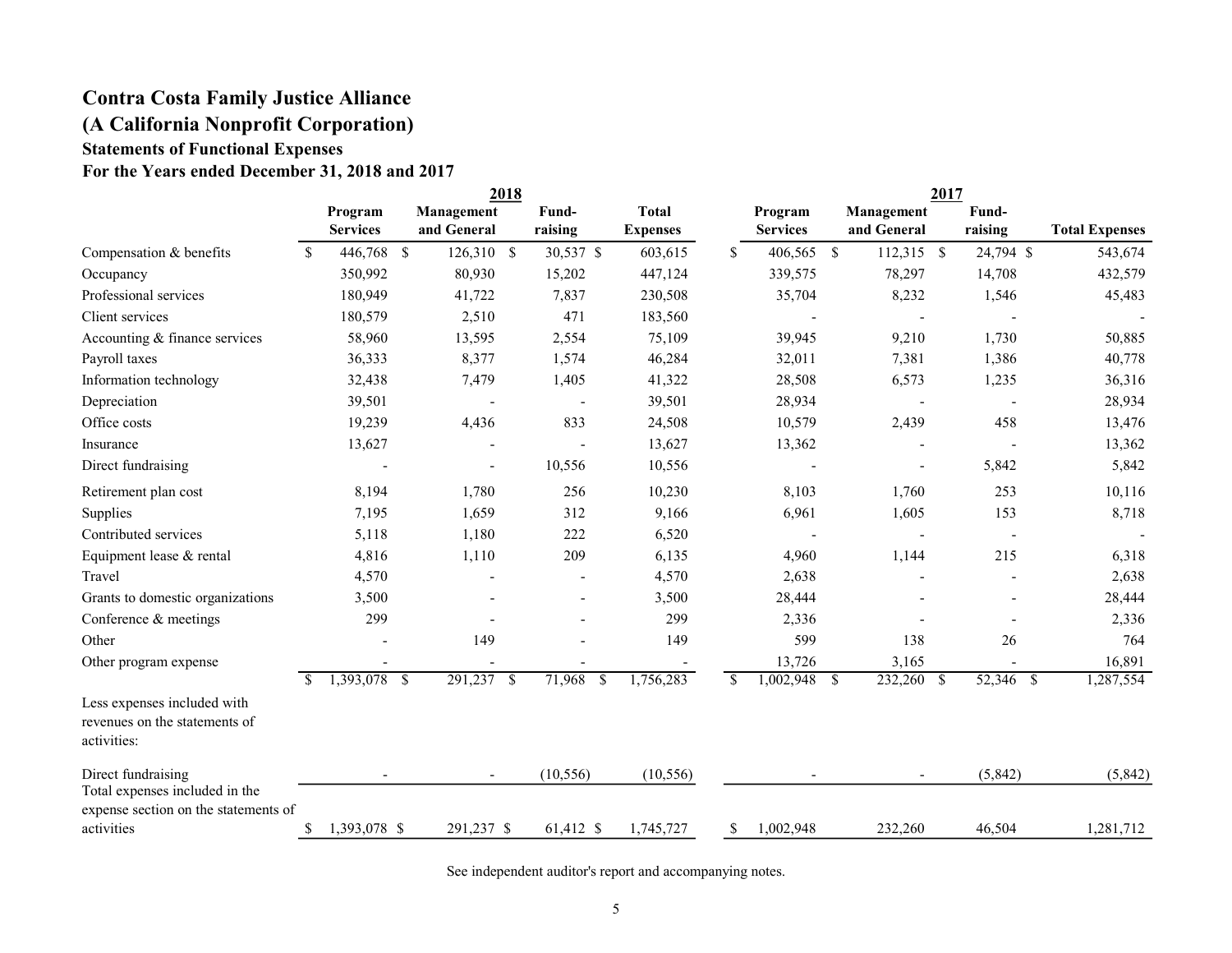# Contra Costa Family Justice Alliance (A California Nonprofit Corporation) Statements of Cash Flows For the Years Ended December 31, 2018 and 2017

|                                                  |               | (Reviewed and     |
|--------------------------------------------------|---------------|-------------------|
|                                                  | 2018          | Restated)<br>2017 |
| <b>Cash Flows from Operating Activities</b>      |               |                   |
| Change in net assets                             | \$<br>377,503 | \$<br>108,893     |
| Adjustments to reconcile change in net assets    |               |                   |
| to net cash provided by operating activities:    |               |                   |
| Depreciation                                     | 39,501        | 28,934            |
| Gain on disposal of fixed assets                 | 867           |                   |
| Changes in operating assets and liabilities:     |               |                   |
| Grants receivable                                | (305, 632)    | (72, 773)         |
| Other receivables                                | (228)         | (12, 222)         |
| Prepaid expenses                                 | (148)         | 2,607             |
| Accounts payable                                 | 93,015        | (18,662)          |
| Accrued rent                                     |               | 45,489            |
| Accrued payroll liabilties                       | 7,453         | 29,760            |
| Deferred revenue                                 | (15,249)      | (46, 476)         |
| Other liabilities                                | 39,303        | 197               |
| <b>Net Cash Provided by Operating Activities</b> | 236,385       | 65,747            |
| <b>Cash Flows from Investing Activities</b>      |               |                   |
| Purchase of property and equipment               | (151, 514)    | (57, 925)         |
| <b>Net Cash Used In Investing Activities</b>     | (151, 514)    | (57, 925)         |
| Net Increase in Cash and Cash Equivalents        | 84,871        | 7,822             |
| Cash and cash equivalents at beginning of year   | 130,089       | 122,267           |
| Cash and Cash Equivalents at End of Year         | \$<br>214,960 | \$<br>130,089     |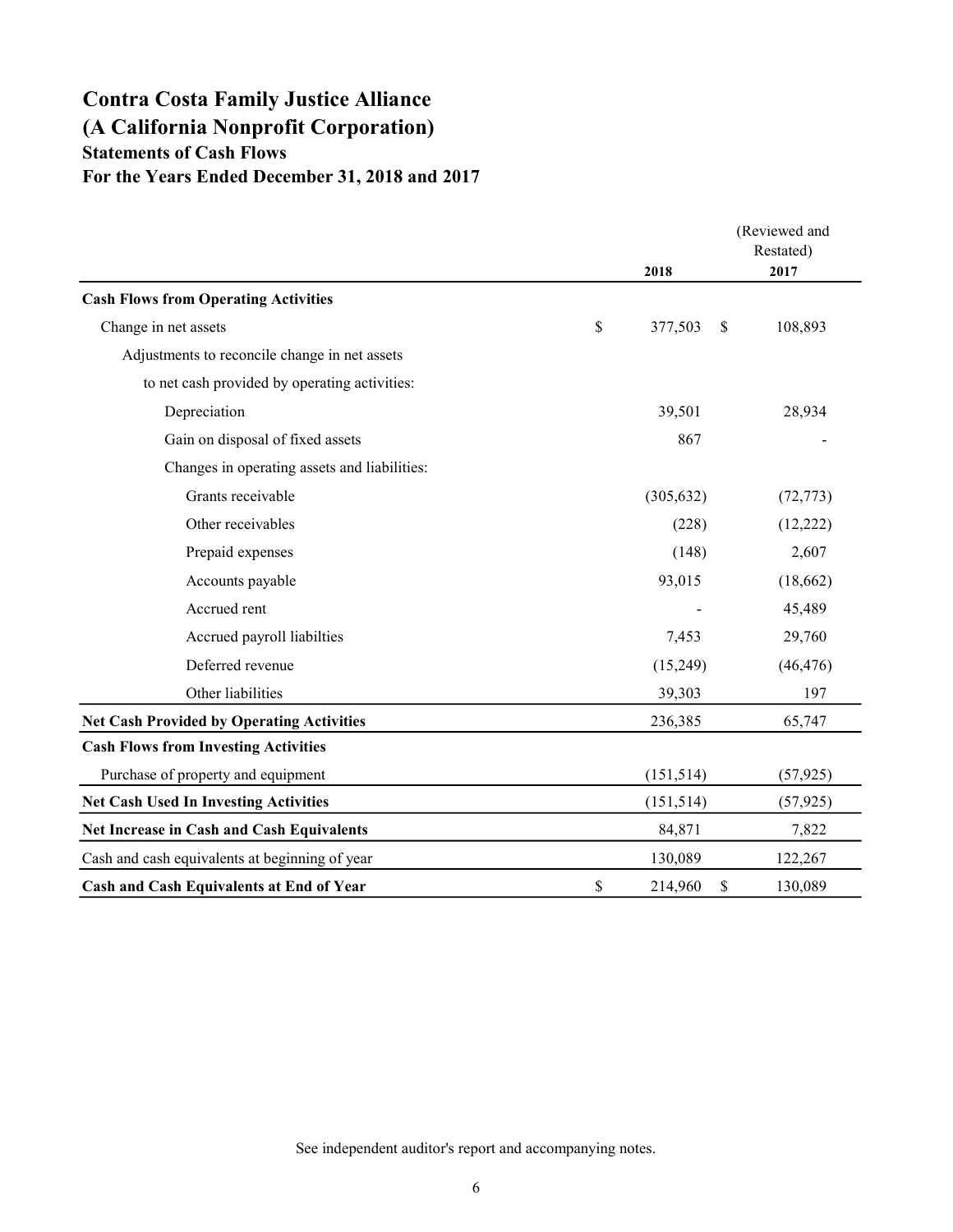## Notes to the Financial Statements

### December 31, 2018 and 2017

#### 1. Organization

Contra Costa Family Justice Alliance ("the Organization") is a nonprofit public benefit corporation started in 2015 in Contra Costa County of California. The Organization's mission is to bring the community together to support the healing of family violence survivors and to integrate capable partners with a comprehensive approach to renew individuals and the community from a trauma of family violence.

#### 2. Significant Accounting Policies

#### Basis of Accounting

The financial statements of the Organization have been prepared on the accrual basis of accounting which recognizes income in the period earned and expenses when incurred.

#### Net Assets

The Organization reports information regarding its financial position and activities according to two classes of net assets: with donor restriction and without donor restriction. Contributions restricted by donors are reported as increase in net assets without donor restrictions if the restrictions expire (that is, when a stipulated time restriction ends or purpose restriction is accomplished) in the reporting period in which the revenue is recognized. All other donor-restricted contributions are reported as increases in net assets with donor restrictions, depending on the nature of the restrictions. When a restriction expires, net assets with donor restrictions are reclassified to net assets without donor restrictions and reported in the statements of activities as net assets released from restrictions.

#### Cash and Cash Equivalents

Cash equivalents are considered to be short-term, highly liquid investments with original maturities of three months or less, including bank money market accounts.

#### **Contributions**

Contributions are recognized when the donor makes a promise to give to the Organization, that is, in substance, unconditional.

When a donor has unconditionally promised to contribute funds to the Organization in future periods, the Organization recognizes an unconditional promise to give. Promises to give expected to be collected within one year are recorded as support and a receivable at net realizable value. Promises to give expected to be collected in future years are recorded as support and a receivable at the present value of expected future cash flows. Discounts on those amounts are computed using interest rates applicable to the years in which the promises are received. Amortization of discounts is included in contribution revenue. An allowance for uncollectible pledges receivable, if any, is provided based upon management's judgment including such factors as prior collection history, type of contribution and nature of fundraising activity. As of December 31, 2018, and 2017, Management has determined that no allowance for doubtful accounts is necessary.

Contributions received on a cost-reimbursement basis are recognized as revenue when related expenses are incurred.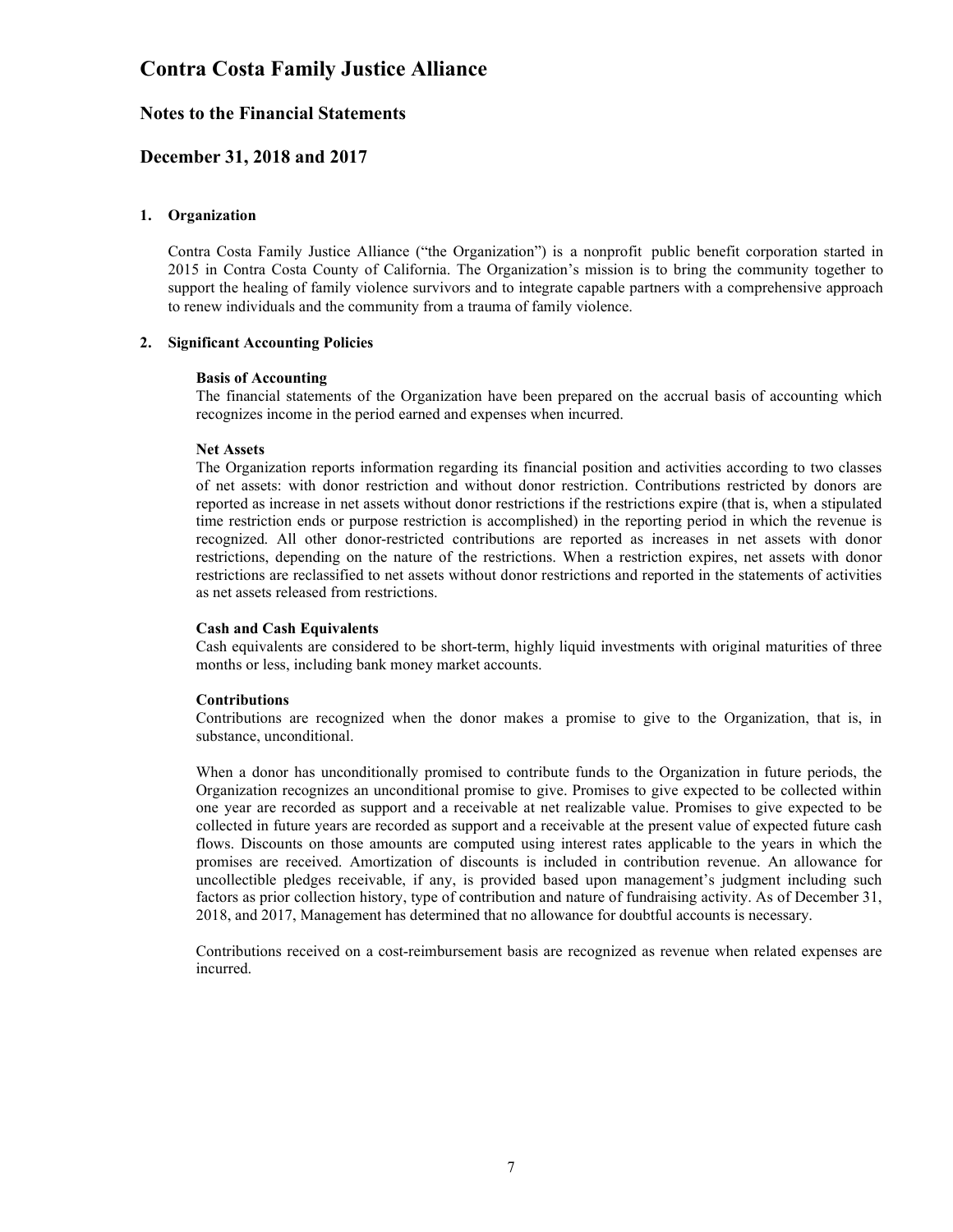## Notes to the Financial Statements

### December 31, 2018 and 2017

#### 2. Significant Accounting Policies (Continued)

#### Property and Equipment

Property and equipment, if purchased, is recorded at cost. Donations of property and equipment are recorded as support at their estimated fair value. Such donations are reported as unrestricted support unless the donor has restricted the donated asset to a specific purpose. Assets donated with explicit restrictions regarding their use and contributions of cash that must be used to acquire property and equipment are reported as restricted support. Absent donor stipulations regarding how long those donated assets must be maintained, the Organization reports expirations of donor restrictions when donated or acquired assets are placed in service as instructed by the donor. The Organization reclassifies net assets with donor restrictions to net assets without donor restrictions at the time. Property and equipment are depreciated using the straight-line method of accounting over useful lives of 3 to 7 years.

#### Functional Expenses

The Organization allocates its expenses on a functional basis among its program and support services. Expenses that can be identified with a specific program or support service are allocated directly according to their natural expenditure classification. Other expenses that are common to several functions are allocated by various statistical bases.

#### Use of Estimates

The preparation of financial statement in conformity with generally accepted accounting principles in the United States require management to make estimates and assumptions that affect certain reported amounts and disclosures. Accordingly, actual results could differ from those estimates and may have impact on future periods.

#### Income Taxes

The Organization has been granted exemption from federal and state income taxes under Internal Revenue Code Section  $501(c)(3)$  and by the California Franchise Tax Board. The Organization is not a private foundation. In addition, there was no unrelated business income tax for 2018 and 2017, and management believes that there are no uncertain tax positions. As a  $501(c)(3)$  organization, donors qualify for the charitable deduction. Accordingly, there is no provision for federal or state income taxes. Federal and state tax authorities generally have the right to examine and audit the previous year of tax returns filed. All years are open to examination by tax authorities.

#### Contributed Materials and Services

The Organization records various types of gift-in-kind contributions. Contributed services are recognized at fair market value if the services received (a) create or enhance long-lived assets or (b) require specialized skills, are provided by individuals processing those skills, and would typically need to be purchased if not provided by donation. Contributions of tangible assets are recognized at fair market value when received. During the years ended December 31, 2018 and 2017, the Organization received in-kind rent contributions of \$137,000 in each year. During 2018 and 2017, the Organization received contributed architectural services of \$6,520 and \$0, respectively.

#### Reclassifications

Certain reclassifications of amounts previously reported have been made to the accompanying financial statements to maintain consistency between periods presented. The reclassifications had no impact on previously reported net assets.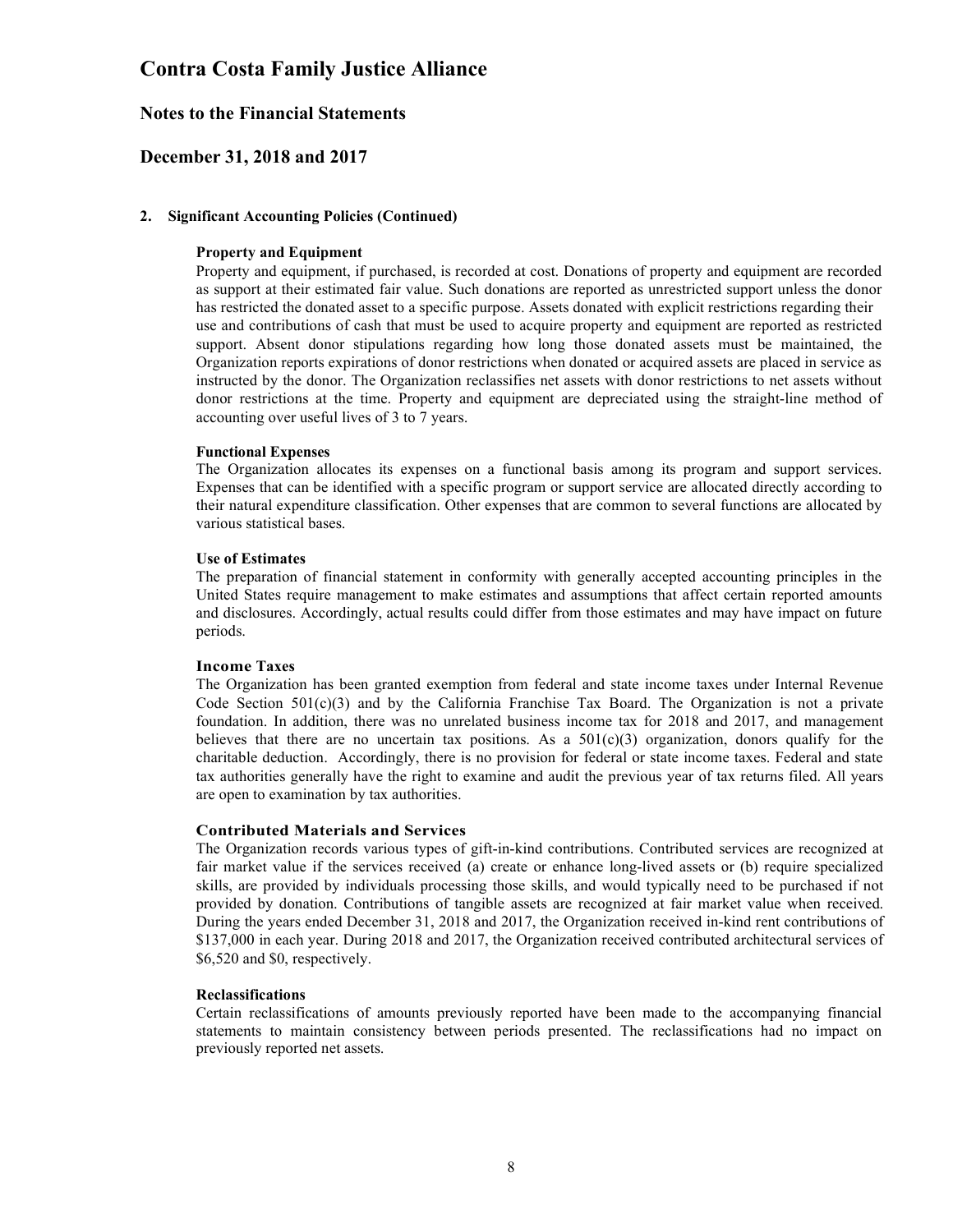## Notes to the Financial Statements

## December 31, 2018 and 2017

#### 3. Liquidity and Availability of Financial Assets

The Organization has \$791,193 of financial assets available within one year of December 31, 2018. The Organization strives to maintain liquid financial assets sufficient to cover 90 days of general expenditures. Financial assets available for general expenditure, that is, with donor or other restrictions limiting their use, within one year of December 31, 2018, comprise the following:

| Cash and cash equivalents          | 214,960    |
|------------------------------------|------------|
| Grants receivable                  | 715,293    |
| Other receivables                  | 14,072     |
| Prepaid expenses                   | 24,026     |
| Net assets with donor restrictions | (177, 158) |
|                                    |            |

#### 4. Property and Equipment

A summary of property and equipment at December 31, 2018 and 2017 is as follows:

|                               | 2018        | 2017     |
|-------------------------------|-------------|----------|
| Furniture and fixtures        | 79,075<br>S | 42,492   |
| Equipment                     | 62,304      | 44,851   |
| Leasehold Improvement         | 144,150     | 49,150   |
| Total property and equipment  | 285,529     | 136,493  |
| Less accumulated depreciation | (83, 591)   | (45,701) |
| Property and equipment, net   | 201,938     | 90.792   |

Depreciation expense totaled \$39,501 and \$28,934 in 2018 and 2017, respectively. During 2018, the Organization disposed of \$2,478 of equipment and recognized a gain of \$867.

#### 5. Net Assets with Donor Restrictions

Net assets with donor restrictions at December 31, 2018 and 2017 consists of the following:

|                                              | 2018   |  | 2017   |
|----------------------------------------------|--------|--|--------|
| Lesher Foundation – capital improvements     | 75,000 |  | 50,000 |
| Kaiser East – capital improvements           | 73,400 |  |        |
| San Francisco Foundation – time restrictions | 22,500 |  |        |
| Van Loben Sels/RembeRock - lawyers           | 6.258  |  |        |
| Total                                        |        |  | 50.000 |

#### 6. Prior Period Adjustment

An error was discovered in the recognition of a foundation grant in 2017. As a result, foundation revenue and accounts receivable were understated in the prior year. The Organization recorded a prior period adjustment to correct the error by \$50,000. The prior period adjustment resulted in an increase in accounts receivable and net asset with donor restrictions of \$50,000 in 2017.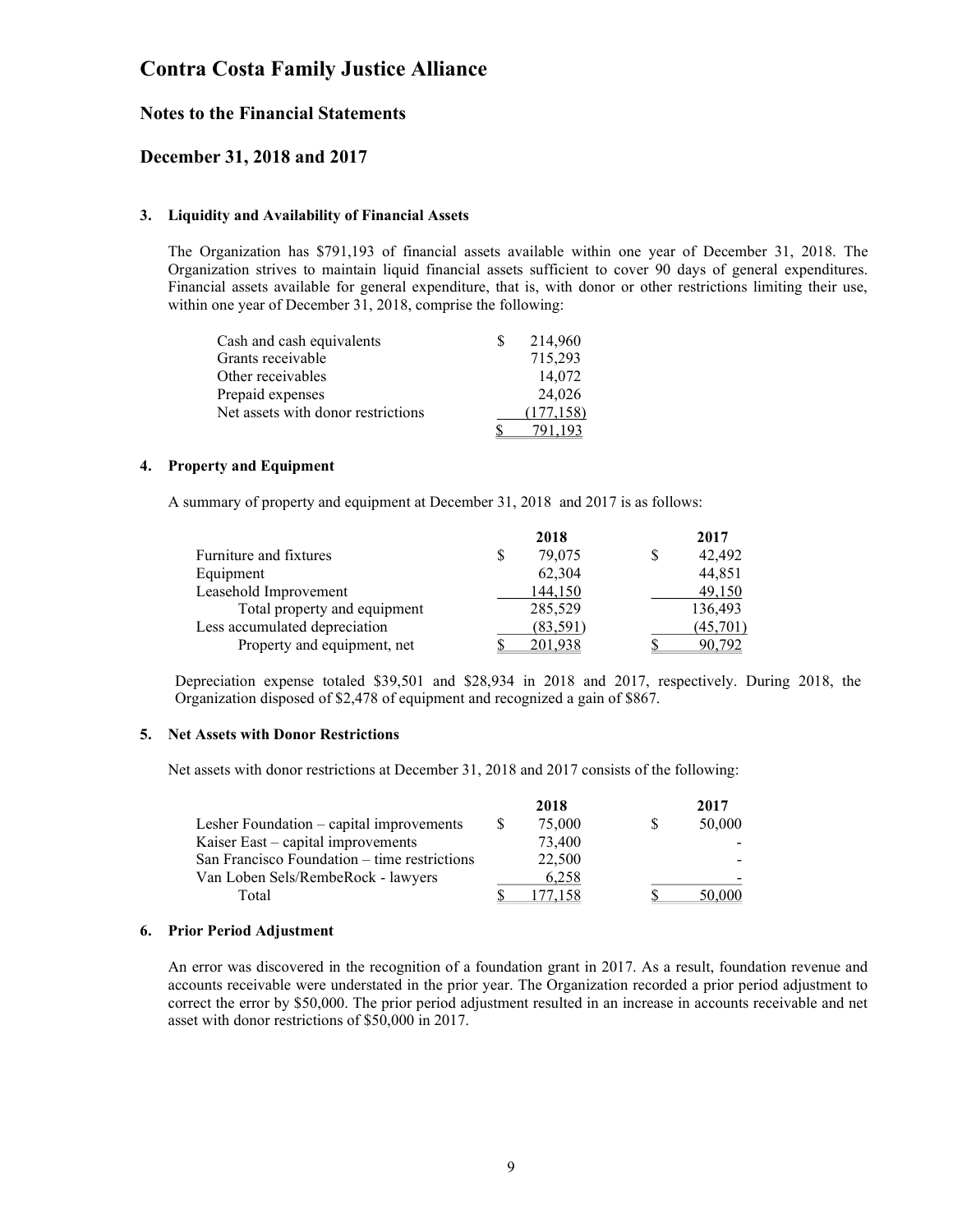### Notes to the Financial Statements

### December 31, 2018 and 2017

#### 7. Concentration of Credit Risk

The Organization maintains its cash in bank deposit accounts, which, at times, may have exceeded federally insured limits during the year.

At December 31, 2018 and 2017, 37% and 46% of total contributions was received from four donors respectively, and 65% and 56% of grants receivable was from 3 donors and 1 donor respectively.

#### 8. Retirement Plan

The Organization has a Simple IRA plan. The plan calls for the Organization to contribute 2% of eligible annual compensation. The plan covers employees with annual earnings of more than \$5,000 and is effective the first day of the month following employment immediately upon commencement of employment. During the years ended December 31, 2018 and 2017, the Organization contributed \$10,230 and \$10,116, respectively, which is included in retirement plan cost on the Statement of Functional Expenses.

### 9. Commitments

In January 2013, the Organization entered into a 10-year non-cancelable operating lease for office space with the City of Richmond that expires in January 2023. Under the terms of the lease, the annual base rent is \$12. Each year the City of Richmond and the Organization agree upon additional rent payments and in-kind contribution of rent. In the years ended 2018 and 2017, the Organization paid \$100,000 each year in addition to the base rent and received an in-kind contribution of \$137,000 in both years.

In December 2014, the Organization entered into a 3-year non-cancelable operating lease for office space in Concord, California. The lease was amended and extended for another 3 years, expiring in 2021.

For the years ended December 31, 2018 and 2017, total rent expense for the two locations was \$424,914 and \$412,753 respectively, and is included in occupancy on the accompanying Statements of Functional Expenses.

Minimum future lease payments under non-cancelable operating leases are as follows at December 31, 2018:

| Year ending December, |               |
|-----------------------|---------------|
| 2019                  | 285,615<br>\$ |
| 2020                  | 191,035       |
| 2021                  | 18,028        |
| 2022                  | 12            |
|                       | \$<br>494,690 |

The minimum future lease payment for 2019 includes an additional rent payment of \$100,000 for the Richmond office. Any additional rent payments are negotiated annually.